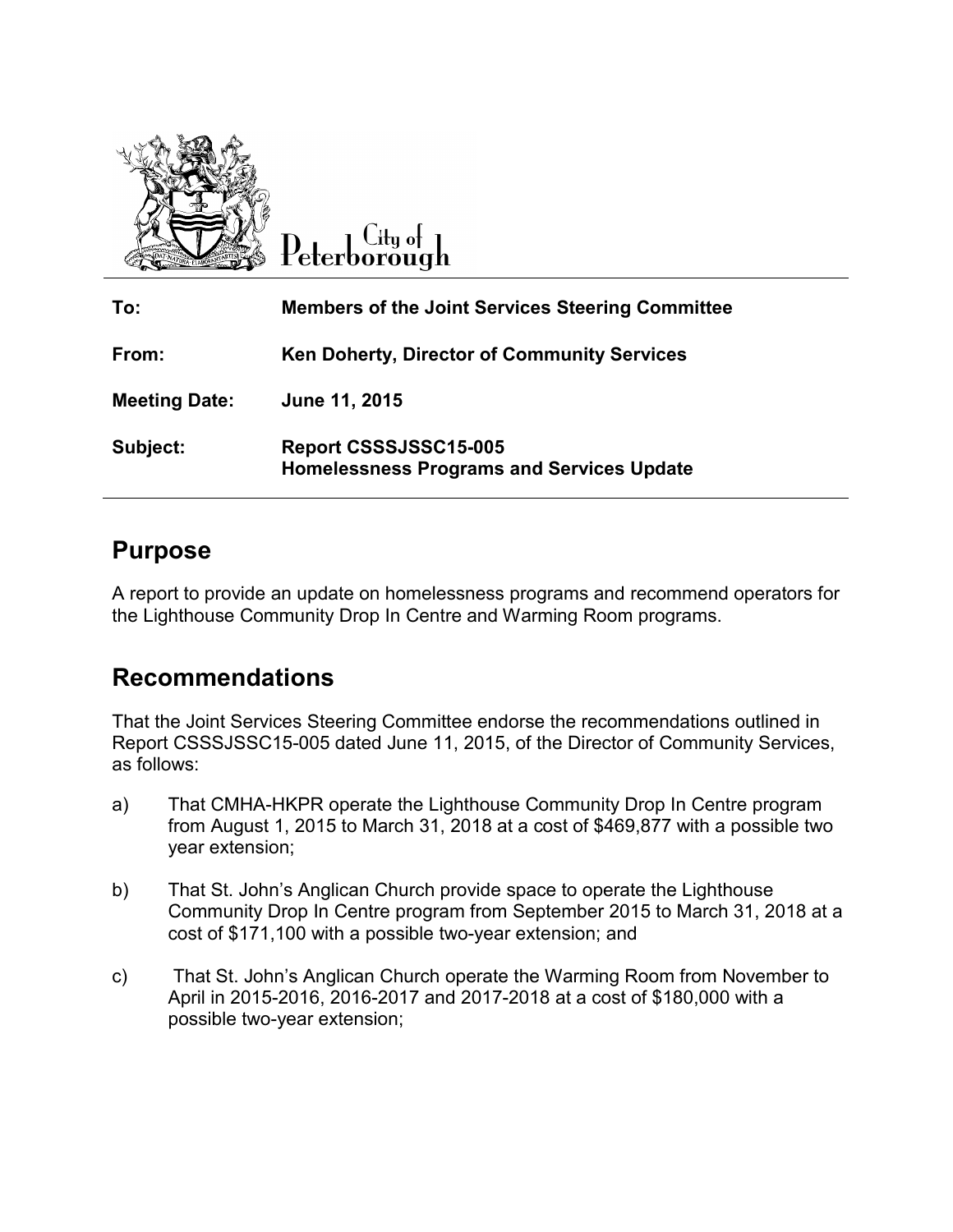# **Budget and Financial Implications**

Recommended increases to program costs for the Lighthouse Community Drop In Centre and the Warming Room programs will not require additional municipal funding in 2015.

Proposed terms and budgets are outlined in Chart 1 below:

### **Chart 1**

| Year end   | Lighthouse $-$ | Lighthouse-St. | Warming Room | Total     |
|------------|----------------|----------------|--------------|-----------|
| March 31st | <b>CMHA</b>    | John's rental  |              |           |
| 2015-2016  | \$148,137      | \$47,900       | \$60,000     | \$256,037 |
| 2016-2017  | \$159,220      | \$59,200       | \$60,000     | \$278,420 |
| 2017-2018  | \$162,520      | \$64,000       | \$60,000     | \$286,520 |
| Total      | \$469,877      | \$171,100      | \$180,000    | \$820,977 |

This requires a pre-commitment of future budget years. The increased costs can be managed within the overall Homelessness budget. The Ministry of Municipal Affairs and Housing has confirmed the Community Homelessness Prevention Initiative funding allocation at approximately \$3.3 million for the next two years. See Appendix A.

# **Background**

The City of Peterborough Ten Year Housing and Homelessness Plan and Needs Assessment stressed the need for collaboration and community partnerships for more positive outcomes for vulnerable people. Homelessness programs and services continue to evolve and improve through community planning sessions and collaboration.

Changes to existing programs and information on new initiatives are outlined below.

### **A. Lighthouse Community Drop In Centre**

The Lighthouse Community Drop In Centre has been in operation since August 2012. The program has continued to provide a safe space for social inclusion and several programs and activities have been offered to visitors at the Centre. Service agreements with St. John's Anglican Church (for facility) and CMHA-HKPR (for day-to-day operations) expire August 31, 2015 and July 31, 2015 respectively.

## **i) Lighthouse Drop In Centre – Program Operation – CMHA-HKPR**

CMHA-HKPR has been the organization responsible for operating the program at the Lighthouse Drop In Centre on a daily basis, 7 days a week, 365 days a year since August 2012. In 2013, the Drop In Centre had a total of 15,871 visits and served 27,733 lunch meals. In 2014, the Drop In Centre had a total of 19,583 visits and served 33,630 lunch meals.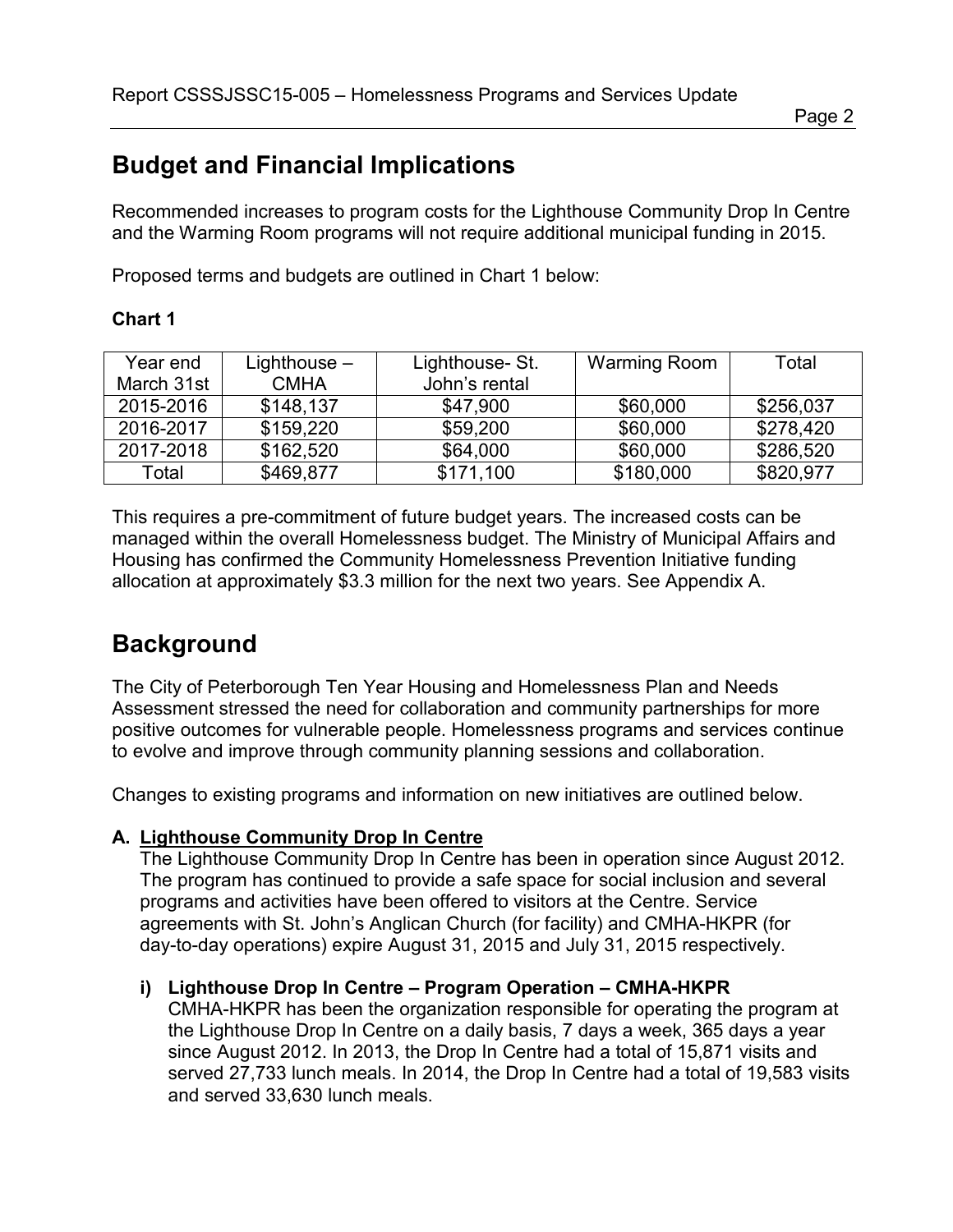Since the beginning of operation in 2012, CMHA-HKPR has succeeded in arranging for various on-site programs and activities be provided to visitors at the Drop In. These include:

- Literacy group
- Naloxone overdose prevention training
- Euchre tournaments
- Movie days
- Weekly pet food bank
- Crafts
- Volunteer appreciation
- Safe food handling course
- Tax clinics

City of Peterborough Social Services, PARN and Housing Resource Centre staff are on-site at the Lighthouse Community Drop in Centre once a week.

As part of the service agreement renewal negotiations, CMHA-HKPR identified costs associated with additional hours of work staff are currently doing in order to effectively prepare for each days program. There was no funding provided in the initial service agreement to cover this activity. In recent months, CMHA-HKPR has also undergone organizational changes including staff unionization and reorganization with a priority to hiring full time positions where possible and as a result, salary costs for this program have increased.

Program statistics over the last two years show:

- No increase in the number of people or different people that access the Drop In program when there is a cold or heat alerts,
- An underutilization of the Drop In program on Sundays,
- A significant reduction in visitors after 3:00 pm.

For these reasons, the following changes to the service agreement are proposed:

- Effective July 2015, the hours of the Drop In Centre will be adjusted from 11:00am-4:00pm Monday to Saturday to 11:00am-3:00pm Mondays to Saturdays.
- Effective August 2015, the Sunday Drop In service at Murray St. Baptist Church will end.
- Effective August 2015, extended hours during heat and cold alerts will no longer be provided through the Lighthouse Drop In Centre program.
- **ii) Lighthouse Drop In Centre Rental contract at St. John's Anglican Church** St. John's Anglican Church has rented the lower level of 99 Brock St to the City since August 2012 for the operation of the Drop In program. Over the past three years the program has expanded and the number of people accessing the Drop In Centre programs and services has continued to increase.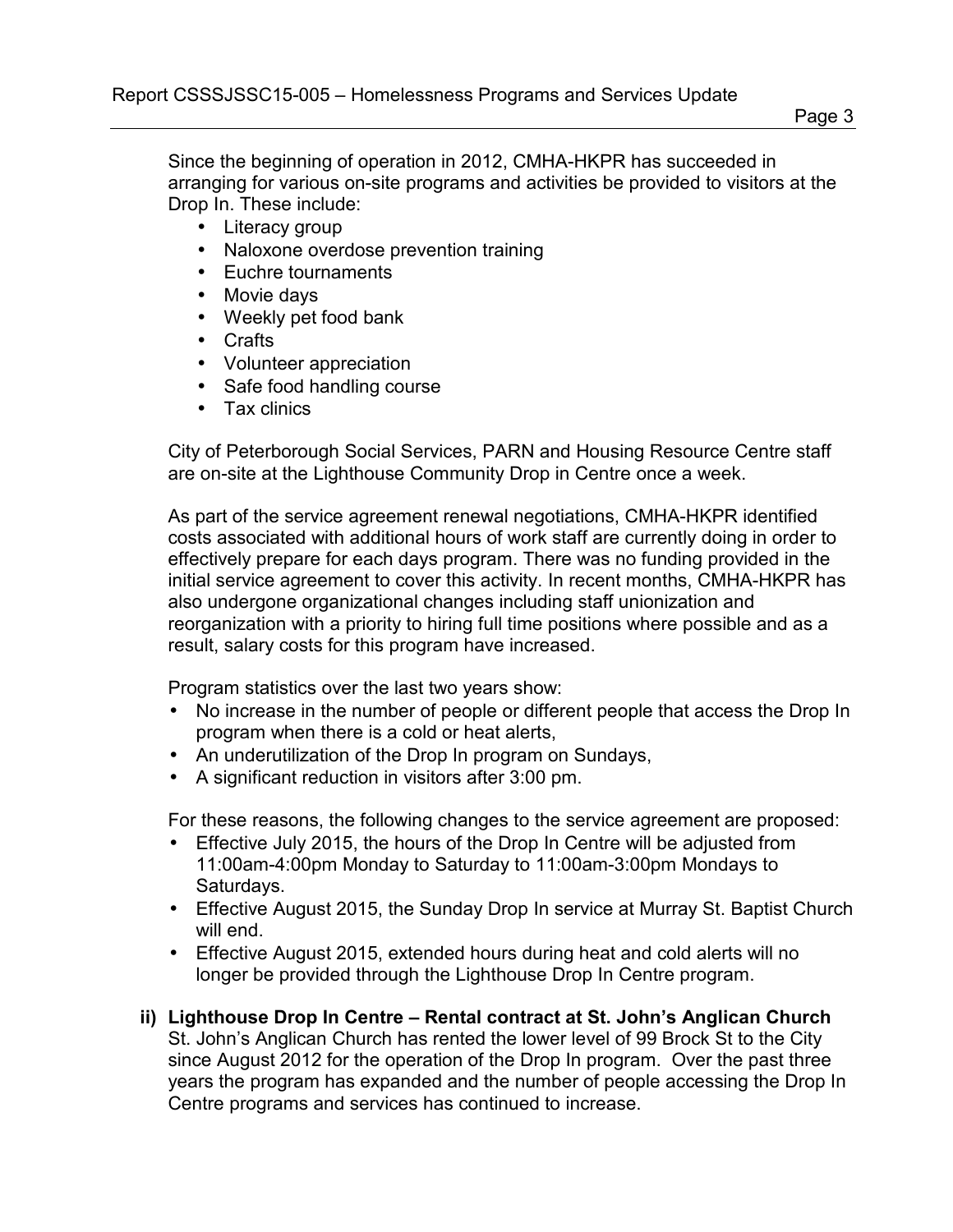Report CSSSJSSC15-005 – Homelessness Programs and Services Update

The lunch program provides anywhere between 80-150 lunches in a day. The expansion of the program has also resulted in more physical space at St. John's being used. Currently the entire lower level is taken up by the Drop In Centre for food storage, meal preparation in the kitchen, the lounge for programming and a staff office.

The costs associated with the rental agreement were underestimated in 2012 when the lease agreement was established for a three year period. Upon review of the facility costs associated with running the program, there is an increased cost to utilities, janitorial costs, waste removal and increased amount of space being used. Given these increased costs, staff recommended an incremental increase in rent provided over the period of the next agreement.

### **B. The Warming Room**

Based on the experiences of the 2013-14 program and a report to Council June 23, 2014 (CSSS14-007), changes were made, including an increase to the 2015 budget to \$50,000 in order for the program to make key program changes, including the addition of paid staff. The addition of paid staff in conjunction with volunteers resulted in a very successful program. Based on feedback from both guests and volunteers, people felt that people were non-judgemental, supportive and they felt safe in the Warming Room. The Executive Summary and budget information from the Warming Room report for the 2014-15 winter is attached as Appendix B.

The partnership between St. John's Anglican Church and Murray St Baptist Church is very strong and both are supportive of continuing to work with this client group with high physical and mental health issues, substance use issues and challenges associated with finding and keeping housing.

The Warming Room further strengthened connections with community partners including Brock Mission, YES Shelter for Youth and Families, Four Counties Addiction Services and VON 360 Clinic. These connections are critical for supporting guests accessing the Warming Room program. Support provided by various organizations has been greatly appreciated by Warming Room staff and volunteers.

The Warming Room continues to be successful at engaging volunteers in the operation of the program. In 2014-15, 92 volunteers worked overnight shifts. An additional 75 volunteers made and delivered meals each night. Other volunteers assisted with things like training, laundry and were involved in the Warming Room Steering Group. In total 174 volunteers were involved in the program this past winter.

The program was able to be operated from one consistent location at Murray Street Baptist Church for this entire winter and hours of operation were from 8:30 pm to 8:00 am 7 nights a week. Warming Room staff and volunteers did their best to collect accurate data and recorded 189 unique individuals that accessed the program over the winter. About 74 people access the program regularly and approximately 12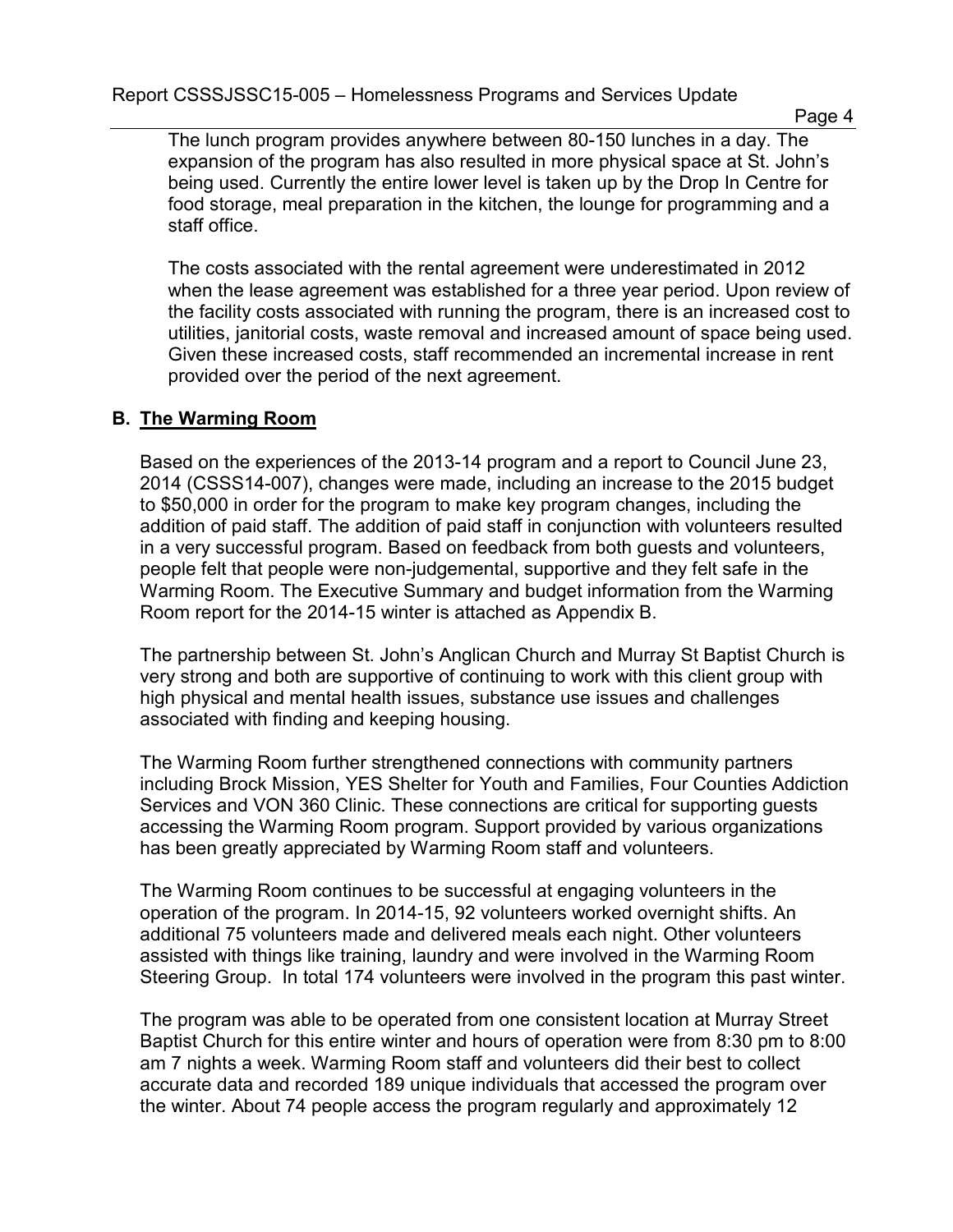Report CSSSJSSC15-005 – Homelessness Programs and Services Update

Page 5

people lived at the Warming Room for most of the winter. The average number of guests was 21 per night.

The Warming Room also maintained a web site, blog, Facebook and Twitter accounts over the winter. The blog had feeds from staff, volunteers and guests to the program and provided great insight to the experiences of people living on the street, their experience with the Warming Room and staff experience in working in the Warming Room. The experience sharing demonstrates the value of hearing directly from people on their experiences and perspectives on the services they are accessing or not accessing, and their experiences with interactions with people in the community. The Warming Room web site is: <https://warmingroom.wordpress.com/>

The Warming Room is not seeking increased funding for operational costs in 2015-16. However, utility and maintenance costs have increased and therefore staff recommended a funding increase of \$10,000 bringing the total program cost to \$60,000 a year for the next three years.

### **C. Community Collaboration and Case Planning**

#### **i) Homelessness Coordinated Response Team (HCRT)**

The Homelessness Coordinated Response Team continues to provide clinical outreach to emergency shelters and bi-weekly case conferencing and case coordination amongst several community partners. As of April 1, 2015, the Federal Homelessness Partnering Strategy funding is being used to provide additional staff resources to enhance the work of the HCRT team including outreach and supports available during the day and evenings.

#### **ii) Housing First**

The Central East Local Health Integration Network (LHIN) has provided enhanced funding to support a Housing First program in Peterborough. The program includes intensive case management, trustee services and housing support workers (days and evenings) for eight Housing First units targeted for persons with mental health and addictions. Rent supplements and homemaker services funded through the existing Social Services Homelessness budget will be in-kind contributions to the program.

Housing First requires multiple community partners to work together for the housing success of some of the most vulnerable individuals in the community. As part of implementing the Housing First program, community partners are exploring the use of a common assessment tool to prioritize program and service placement.

Four Counties Addiction Services Team and CMHA-HKPR also received funding from the CE LHIN for eight more Addiction Supportive Housing Units, which provides intensive case management support and rent supplements to this target group. This is in addition to the eight units that currently exist.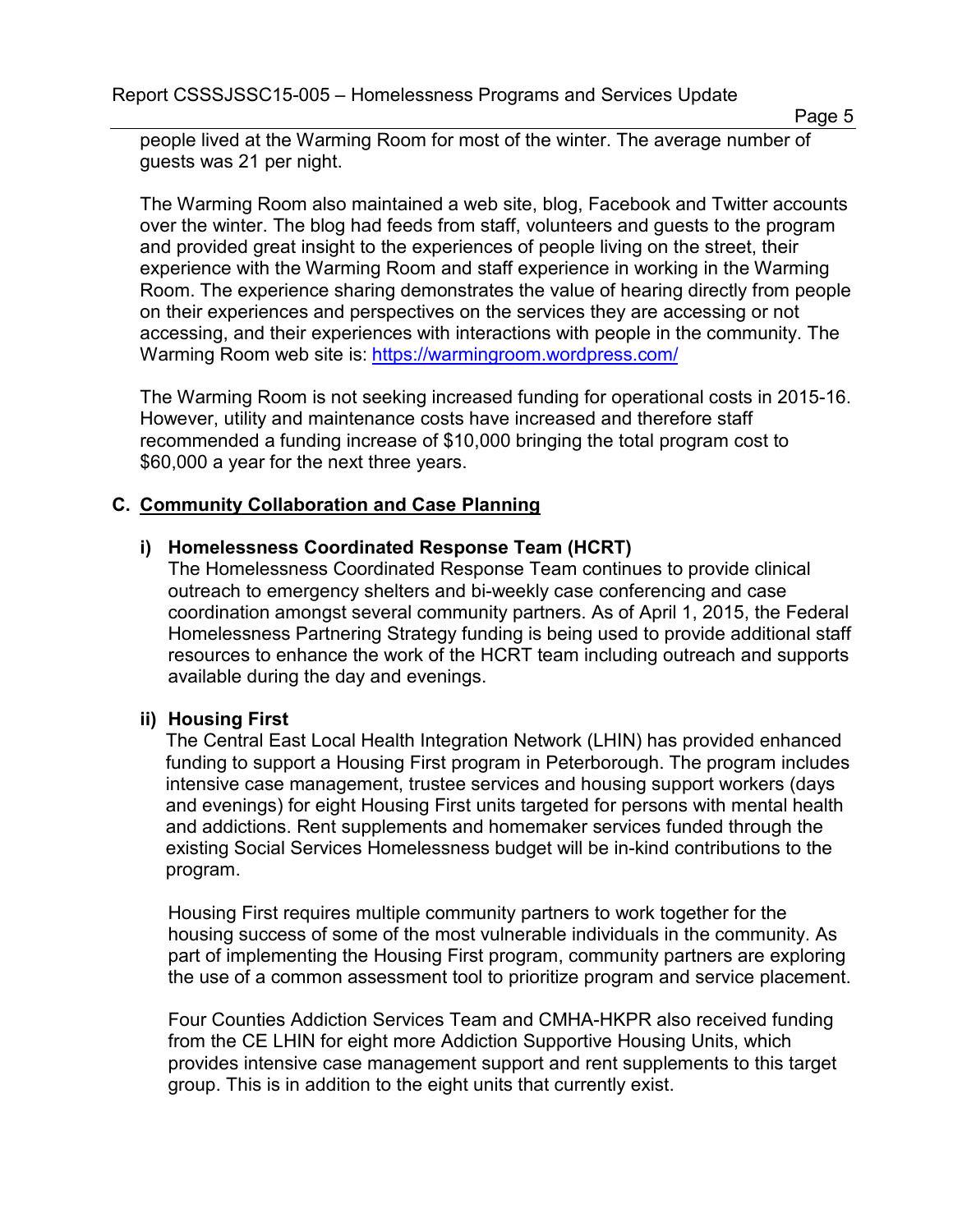### **Service System Planning**

On March 18, 2015, fourteen community partners participated in a planning session on homelessness programs and services. The session provided an overview of current programs and services as well as information on changes to existing programs and the introduction of new programs and initiatives. Recommendations were received regarding client priority setting, referral mechanism and shared system principles. This community collaboration continues and is imperative for the homelessness programs and services to have positive outcomes for people.

Out of this session, the Housing First Working Group has endorsed the use of a common assessment tool by community partners working with people who are homeless or at imminent risk of homelessness. The common assessment tool will provide an ability to assess need and determine service priorities. The group is also working on a "Client Service Path" graphic to illustrate the flow within the system of homelessness services. The draft Client Service Path is attached as Appendix C.

# **Summary**

Community collaboration in the homeless system continues to evolve and improve. Collaboration is evident through the numerous services provided through Lighthouse Community Drop In, Warming Room, HCRT and Housing First.

The Lighthouse House Drop In Centre and the winter warming room programs serve different but important functions to low income vulnerable people. The Lighthouse generally serves people who are housed, though many are precariously housed. The Warming Room serves people that are not housed and may otherwise fall through system gaps. These programs are recommended to continue and some incremental increases to the funding to address increasing costs in staffing, utilities and maintenance have been approved.

Submitted by,

Ken Doherty **Linda Mitchelson** 

Director of Community Services Social Services Division Manager

## **Contact Name:**

Dorothy Olver Program Manager, Homelessness and Addiction Services Phone: 705-748-8830, Extension #3635 Toll Free: 1-855-738-3755 Fax: 705-876-4620 E-mail: dolver@peterborough.ca